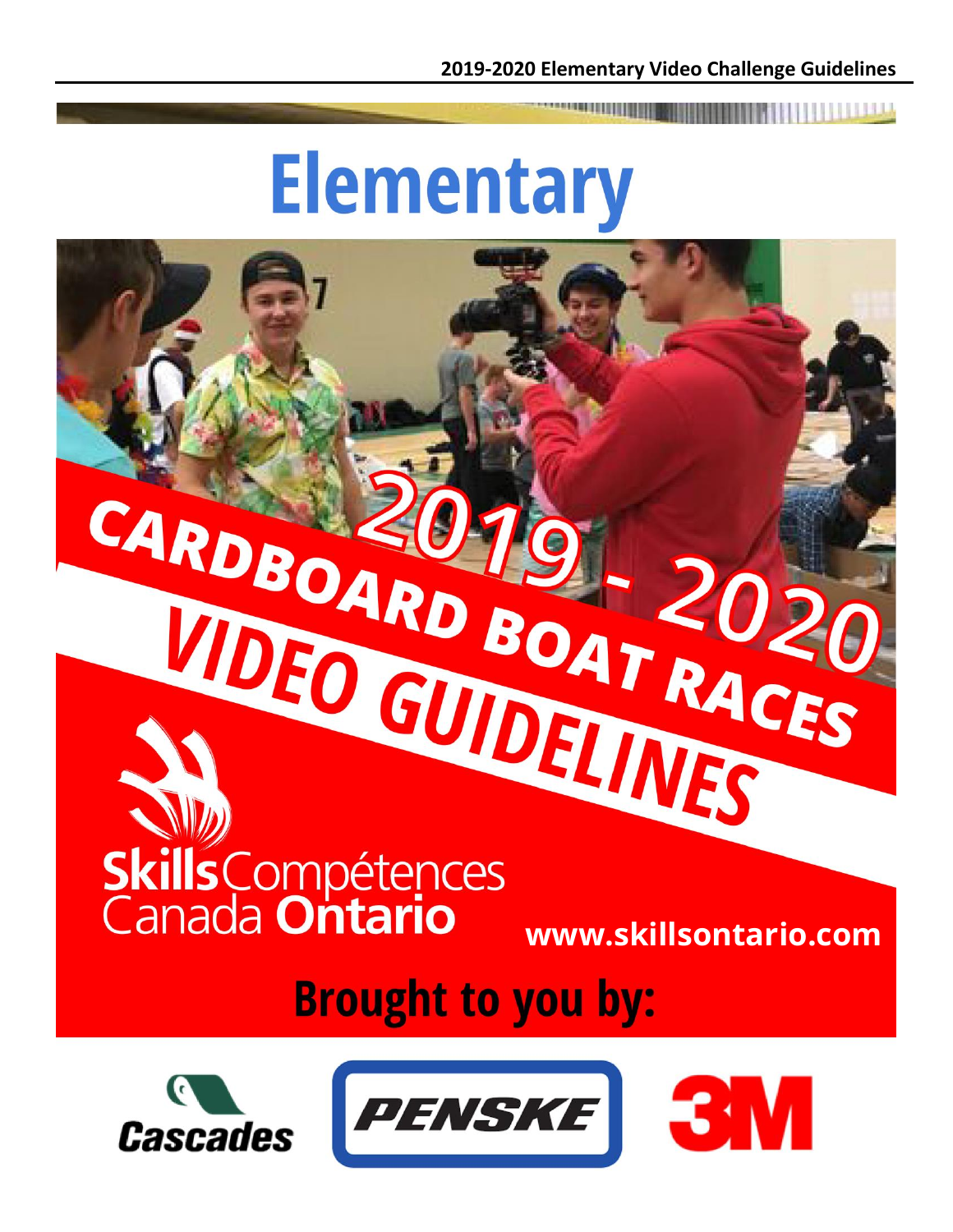**If there is any discrepancy between the English and French information herein, the English version shall stand.**

**Registration opens on Wednesday, September 18th, 2019 at 9:00 am! Please visit**  <https://www.eventbrite.com/o/skillscompetences-ontario-26700023961> **to begin the registration process.**

Skills Ontario would like to invite your school to participate in one of the annual Video Challenges being held during the 2019-2020 school year in conjunction with the Cardboard Boat Races.

Additional dates may be added. Please check the [website](http://www.skillsontario.com/competitions/cardboard-boat-races-and-video-challenges) for our most up to date information. The registration fee is \$60.00 per team in addition to the yearly Skills Ontario affiliation fee.

#### **DRAFT SCHEDULE OF THE DAY\*\***

| <b>DESCRIPTION</b>                              |  |  |
|-------------------------------------------------|--|--|
| Arrival and Sign-in                             |  |  |
| Welcome and Orientation                         |  |  |
| <b>Boat Construction</b>                        |  |  |
| Clean up and Lunch                              |  |  |
| Boat teams prepare to enter pool by heat number |  |  |
| Race and Weight Challenges                      |  |  |
| Results Tabulation and Evaluation Collection    |  |  |
| <b>Awards Presentation</b>                      |  |  |
|                                                 |  |  |

**\*\* Times will vary according to race location and pool availability**

#### **ELIGIBILITY**

- Affiliated elementary schools may enter two (2) teams of two (2) students each.
- Please note registration is on a first-come, first-served basis.
- Students participating in the Cardboard Boat Race as a boat team member cannot also register in the Video Challenges as a video team member.
- Teams must be made up of students from the same school.

#### **REGISTRATION PROCESS**

 **Step #1** – Teachers reserve team space(s) online at [https://www.eventbrite.com/o/skillscompetences-ontario-26700023961.](https://www.eventbrite.com/o/skillscompetences-ontario-26700023961) This must be done a minimum of two (2) weeks prior to the event, but please note that most races fill up shortly after registration opens.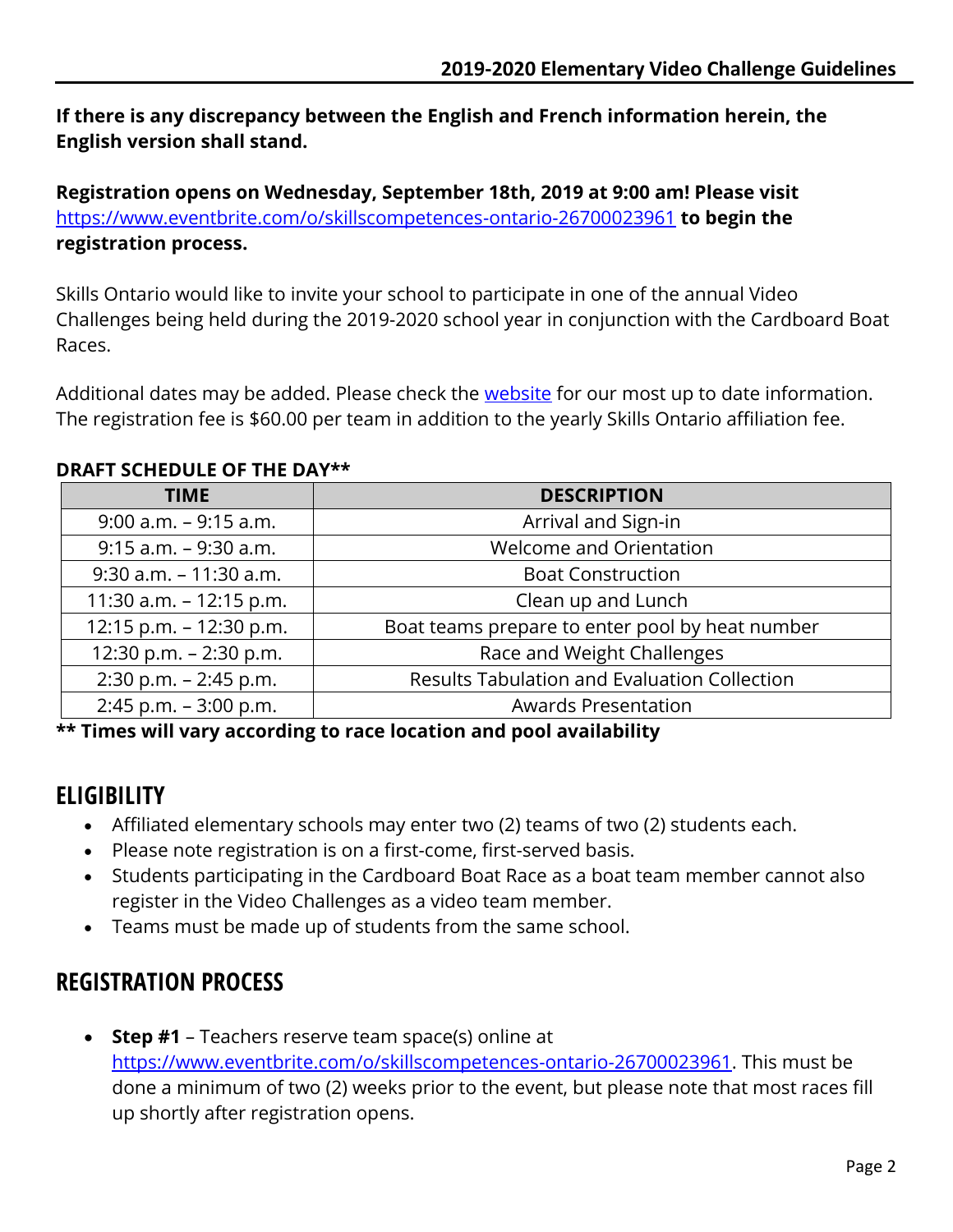**Step #2** – Bring individual team member signed waivers directly to the event. Any student that does not have a signed waiver form with them will not be permitted to compete.

#### **Cancellations must be received no later than one (1) week prior to the event to avoid being charged full registration fees.**

\*\*IMPORTANT: Students will not be permitted to participate if Skills Ontario does not receive a completed and signed copy of "SKILLS ONTARIO PARTICIPANT CONDITIONS FOR 2019-2020 PROGRAMS AND COMPETITIONS" form for each individual team member on the day of the event.

#### **PURPOSE OF THE CHALLENGE**

To evaluate the students' proficiency in the television/video communications field. To prepare students for future participation in the Secondary Video Challenge and the Skills Ontario Competition in the TV Video Production contest.

#### **SKILLS AND KNOWLEDGE TO BE TESTED**

- Production planning and design
- Camera work
- Audio use
- Editing
- Teamwork
- Time management
- Problem solving
- Literacy

#### **ASSIGNMENT**

Teams of two students (from the same school) will produce and edit **one (1)** informational/promotional music video on the Cardboard Boat Races. The goal of this production is to promote the Cardboard Boat Races to students in grades 7-12 across the province. All aspects of videotaping of this production must be done on-site by the contestants while the editing will take place at the competitors' school. This challenge is a province-wide challenge. All submitted videos will be judged against each other.

Teams should come prepared with prior knowledge of Skills Ontario, its mandate and programs, as well as a good understanding of the Cardboard Boat Races, their purpose, rules and regulations.

#### **MUSIC VIDEO SPECIFICATIONS**

- Videos must be between 60 90 seconds in length (credits may run longer and will not affect scores)
- All footage must be taped on-location at the event
- **Videos must not contain any verbal narration or interviews**
- Music must be copyright cleared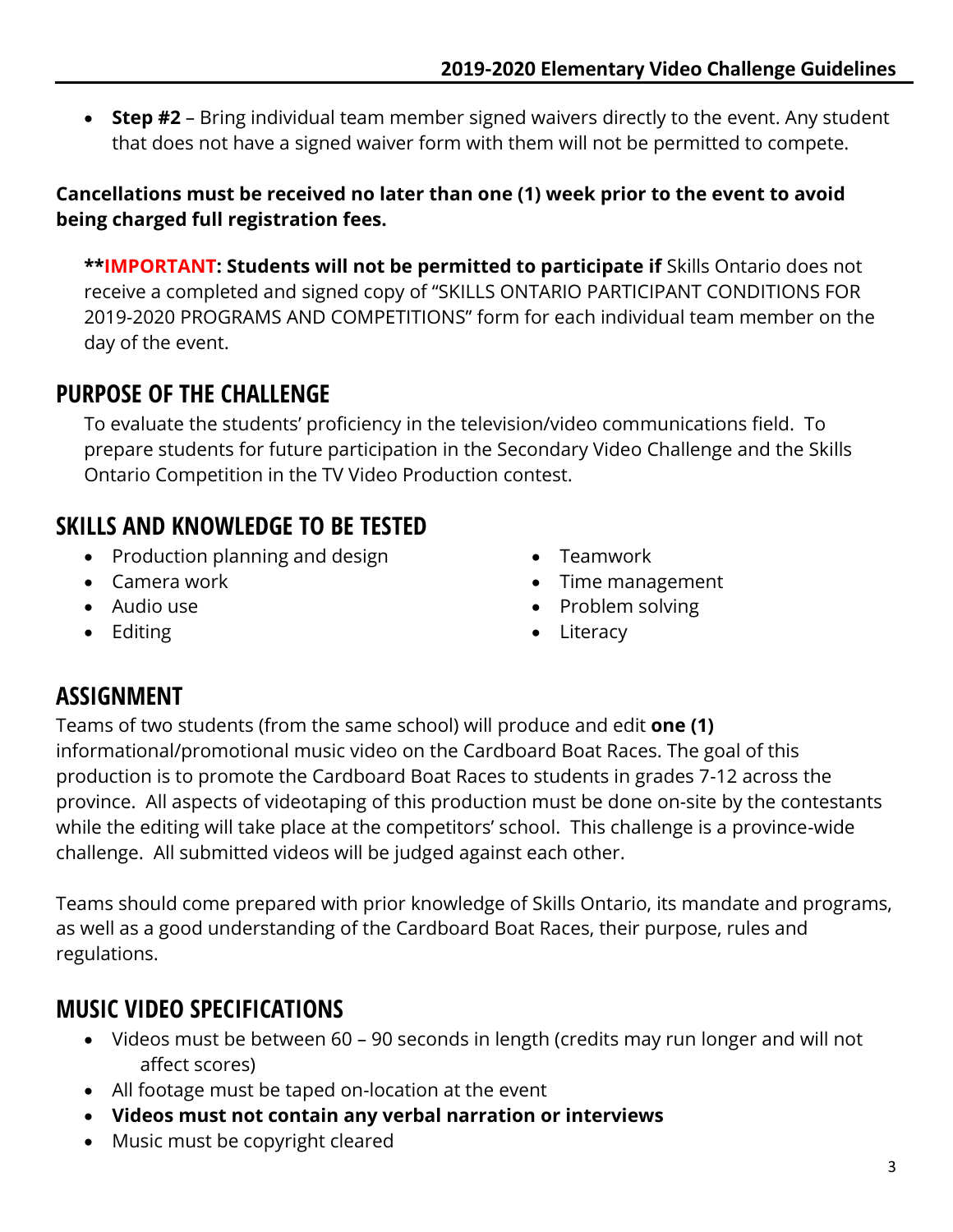#### **PRODUCTION BRIEF**

Students will create a one-page bulleted outline to be handed in with their video submission stating the following:

- Target audience
- Goals and objectives
- Approach
- Equipment used
- Innovative solutions to problems

#### **EQUIPMENT AND MATERIALS**

Supplied by the competitor (suggested):

- One video capture device
- Lighting gear
- Batteries and recharger
- One microphone (and microphone cable)
- Headphones
- Tripod

#### **PROTECTION OF PRIVACY**

In an effort to help protect the privacy of students participating in the Cardboard Boat Races, students that do not have their parent/guardian's permission to be photographed will be asked to wear an identifier for the duration of the event. This will help ensure that students without a signed photograph waiver do not appear in photos or videos that could be used in publications or be posted on social media websites or the Skills Ontario website. It is the Video Challenge competitor's responsibility to ensure that students wearing identifiers do not appear in their productions. Productions which include students wearing identifiers will not be posted on the web for public viewing.

#### **JUDGING CRITERIA**

| <b>Production Brief</b> | Target audience, goals and objectives                              |     |
|-------------------------|--------------------------------------------------------------------|-----|
| <b>Camera Work</b>      | Composition and technical operation                                | 15  |
| <b>Audio</b>            | Clarity, consistency, appropriate use, overall mix                 | 15  |
| <b>Editing</b>          | Flow, pacing, transitions, effects, graphics                       | 15  |
| <b>Storytelling</b>     | Evidence of planning, introduction and closing, fulfills goals and |     |
|                         | objectives, coherency, effective writing and/or information        | 25  |
|                         | appropriate to subject matter, target audience and style of video  |     |
| Approach                | Style, effective combining of imagery, sound and graphics          | 15  |
| <b>Overall Impact</b>   | Cohesiveness, impression, emotion                                  | 10  |
|                         |                                                                    | 100 |

In the event of a tie, the team with the highest score in Storytelling shall be the winner.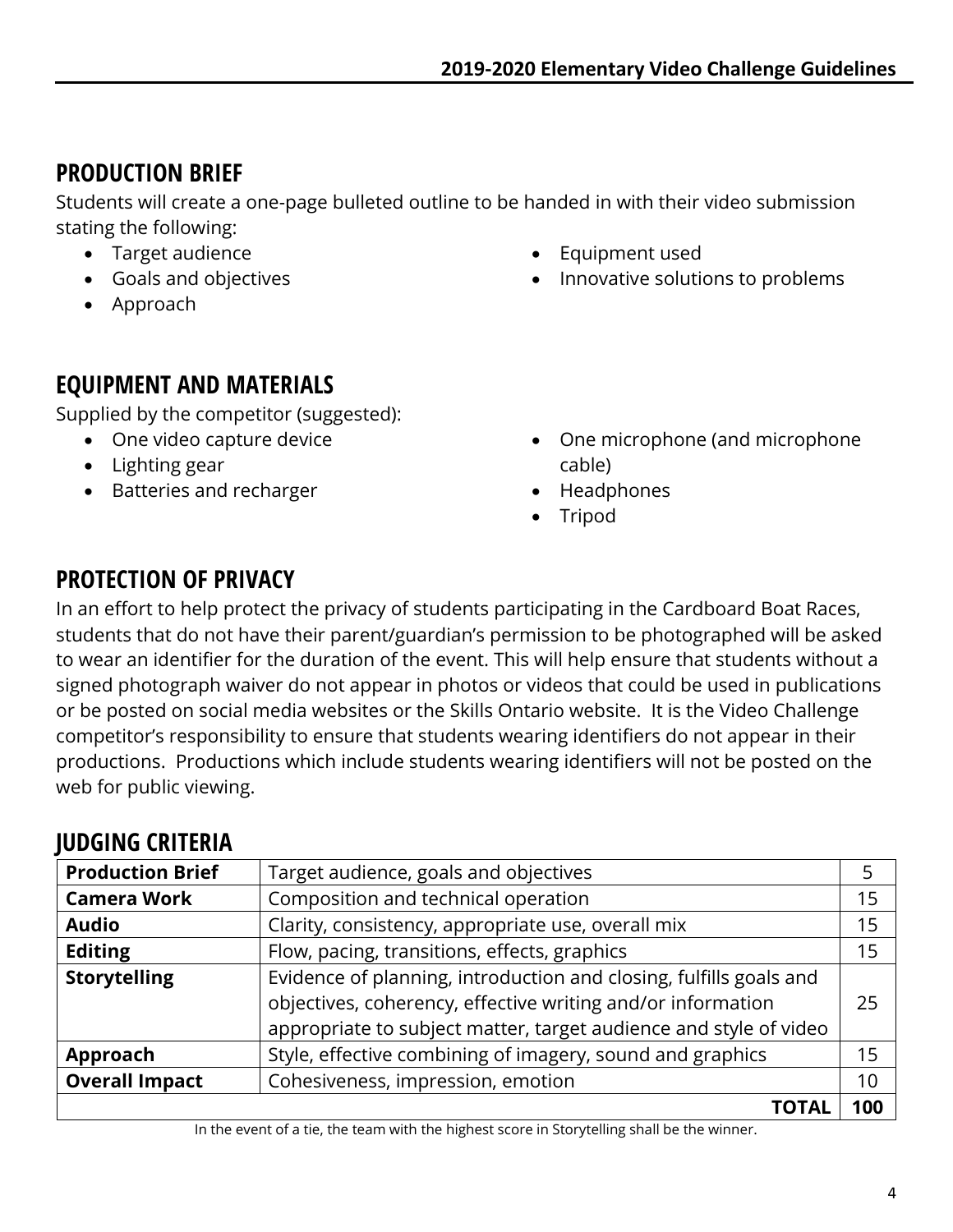#### **SAFETY**

Safety is a priority at all Skills Ontario events. At the discretion of the judges or Skills Ontario staff, any competitor can be removed from the competition site for not having the proper safety equipment or not acting in a safe manner.

It is the responsibility of the competitors to obtain permission to videotape on the pool deck. Safety rules in place at each location must be followed. The facility lifeguards may provide guidance as needed. For reasons of safety, no student should expect access to all areas. For the duration of this event, Skills Ontario staff will have final authority on matters of safety. **Video teams are not permitted to enter the water, however they can submerge waterproof cameras such as GoPro's under the water or attach onto the boat representing the same school at the discretion of the Boat Race team.**

#### **RULES AND REGULATIONS**

- Computer imaging, copyright-cleared music and special effects is expected during the editing and production process.
- Videos must be uploaded to YouTube, and the link to the video must be emailed to Skills Ontario [\(boatraces@skillsontario.com\)](mailto:boatraces@skillsontario.com) by the submission deadline. Each submission must have the school name and team # noted within the submission email. Submissions that are missing this information, or not emailed to **boatraces@skillsontario.com** before the deadline will not be accepted.
- Each TEAM must title their video following this pattern: **SCHOOL NAME, TEAM #**
- **Production is worth 5% of your team's overall mark**. A production brief must be included in the video description box on YouTube, and be no longer than 250 words.
- Immediate disqualification may occur at the discretion of the judges or Skills Ontario staff if a competitor engages in any one of the following:
	- o Acts inappropriately
	- o Shows disregard for the safety of themselves or those around them
	- o Breaks the established rules and regulations or displays dishonest conduct (cheating)

#### **MEALS**

Skills Ontario will provide a lunch and a drink for competitors. Lunch is likely to be two slices of cheese pizza and one juice/water. **If the competitor has specific dietary needs/restrictions or tastes, it is recommended they bring a lunch/snacks with them.** Any food brought to the venue must be nut free. Any products containing nuts found on-site will be removed.